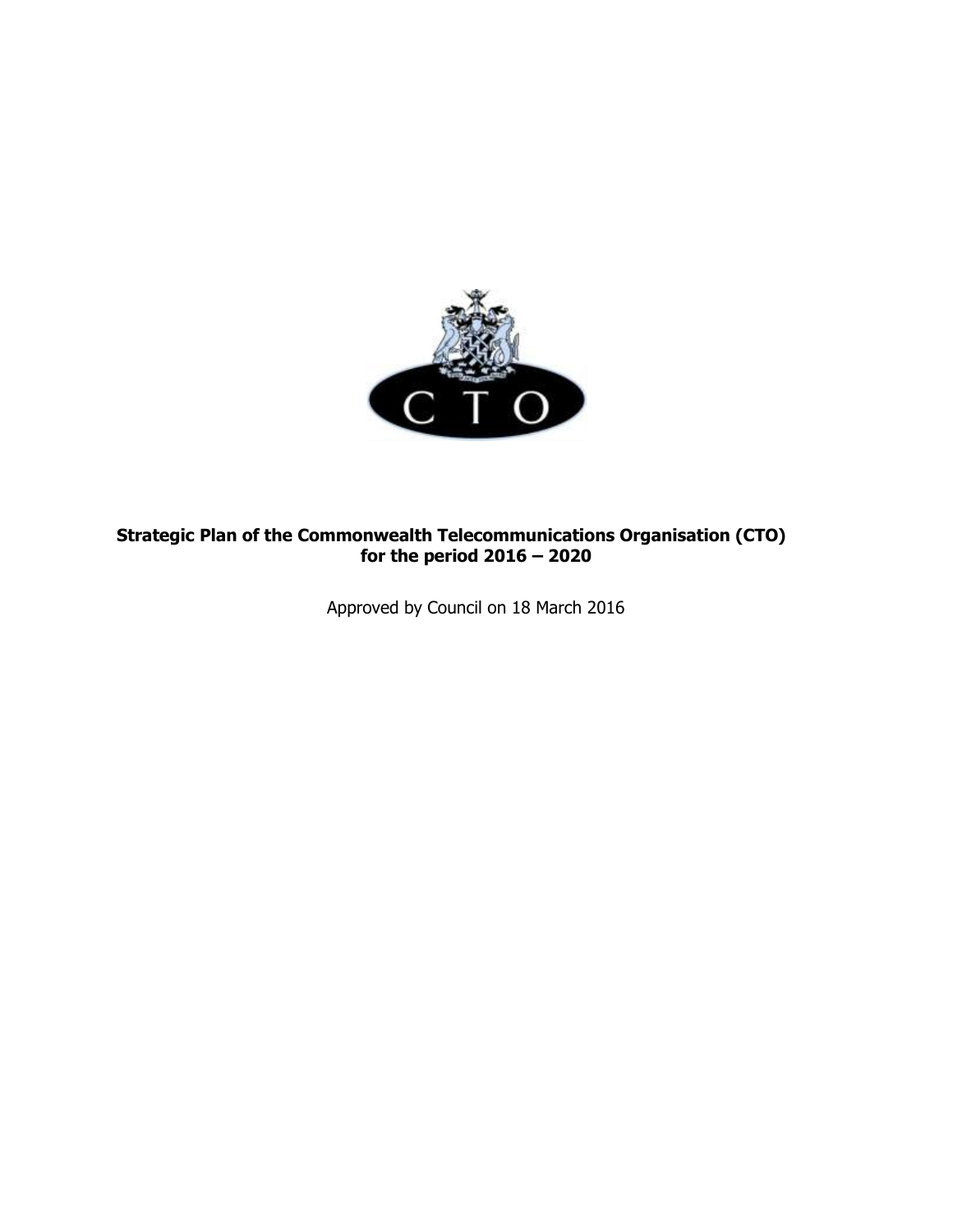## **Table of Contents**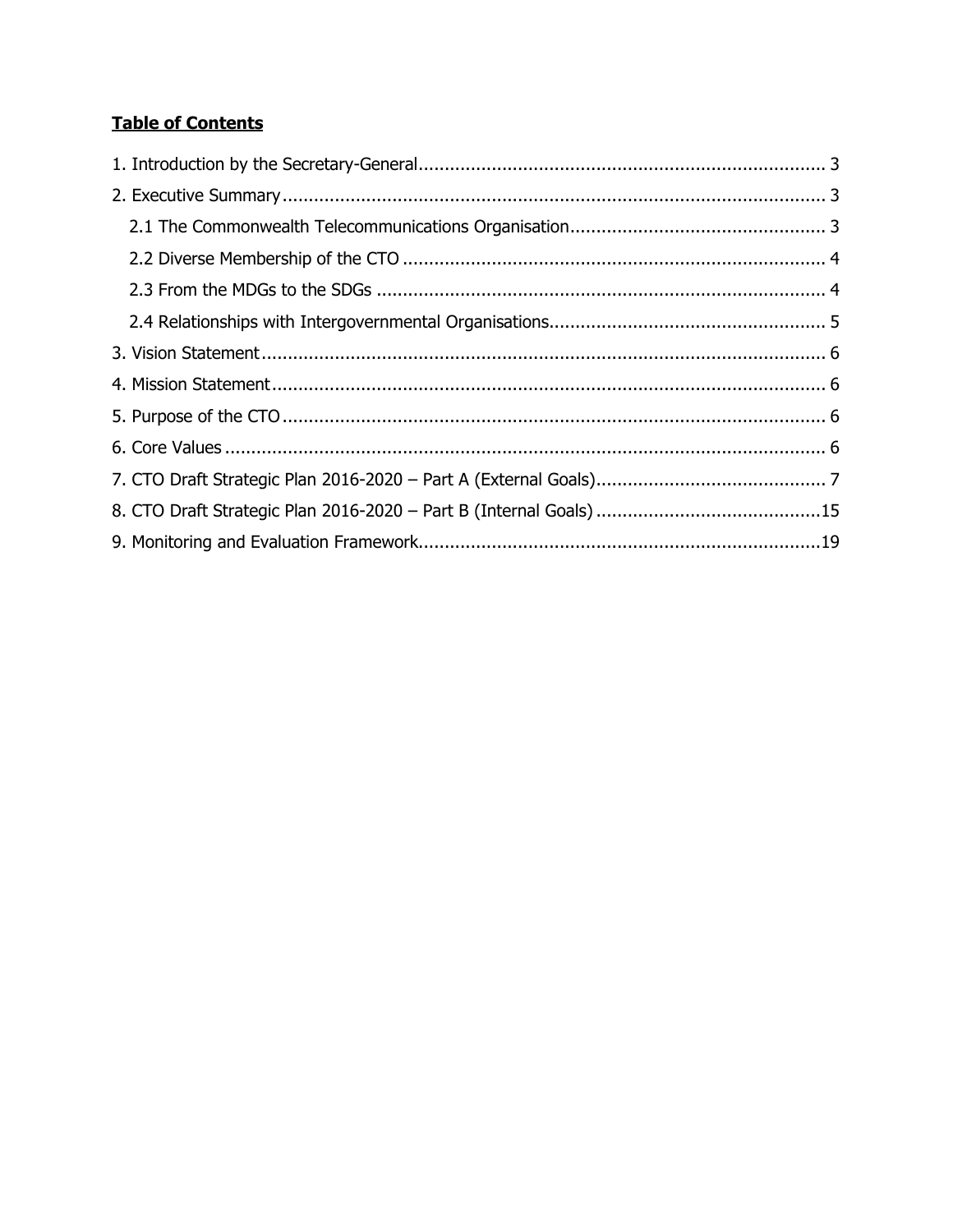#### <span id="page-2-0"></span>**1. Introduction by the Secretary-General**

The preparation of this Strategic Plan coincides with the  $115<sup>th</sup>$  Anniversary of the Commonwealth Telecommunications Organisation (CTO). The organisation has evolved from the Pacific Cable Board that was established in 1901 to an intergovernmental organisation with diplomatic status in the UK and a diverse membership comprising of governments, regulators, the private sector, civil societies and academia.

The CTO serves the interests of the 53 countries of the Commonwealth and a number of non-Commonwealth countries, comprising a population of over two billion.

The CTO's membership includes developed countries, developing countries, Least Developed Countries, Small Island Developing States and Landlocked Developing Countries. The last three groups have been designated by the United Nations as being vulnerable and through the efforts of the CTO we hope to address some of their concerns in relation to ICTs.

The global ICT landscape is continually changing and the CTO is now embarking on a transformation agenda to enable it to better respond to the needs of its members and to significantly enhance the value they derive from the Organisation.

This new Strategic Plan has been designed to assist our members in developing and using ICTs for socio-economic benefits. The key issues addressed in the Plan include regulatory environments; universal, affordable and high-quality broadband connectivity; Cybersecurity, including child online protection; the promotion of ICT applications in all aspects of the economy; and the coordination of Commonwealth countries at global ICT fora.

On 25 September 2015 at the United Nations General Assembly, world leaders adopted the 2030 Agenda for Sustainable Development which contains 17 sustainable development goals (SDGs). These SDGs are important for members of the CTO and through our new Plan we hope to assist our members in their efforts to achieve their SDGs.

#### <span id="page-2-1"></span>**2. Executive Summary**

#### <span id="page-2-2"></span>**2.1 The Commonwealth Telecommunications Organisation**

The Commonwealth Telecommunications Organisation (CTO) is the oldest and largest Commonwealth intergovernmental organisation in the field of Information and Communication Technologies (ICT). Being fully involved in the development and use of ICTs for social and economic development, the management of the organisation recognise that it must stay at the cutting edge of ICT developments in order to deliver significant benefits to its members.

The history of the CTO can be traced back to 1901, although the organisation has only existed in its present form as an intergovernmental treaty organisation since 1967. The CTO has a diverse range of members including developed countries, developing countries, Least Developed Countries, Small Island Developing States and Landlocked Developing Countries. Therefore policies, decisions and actions must cater to the needs of this wide range of countries.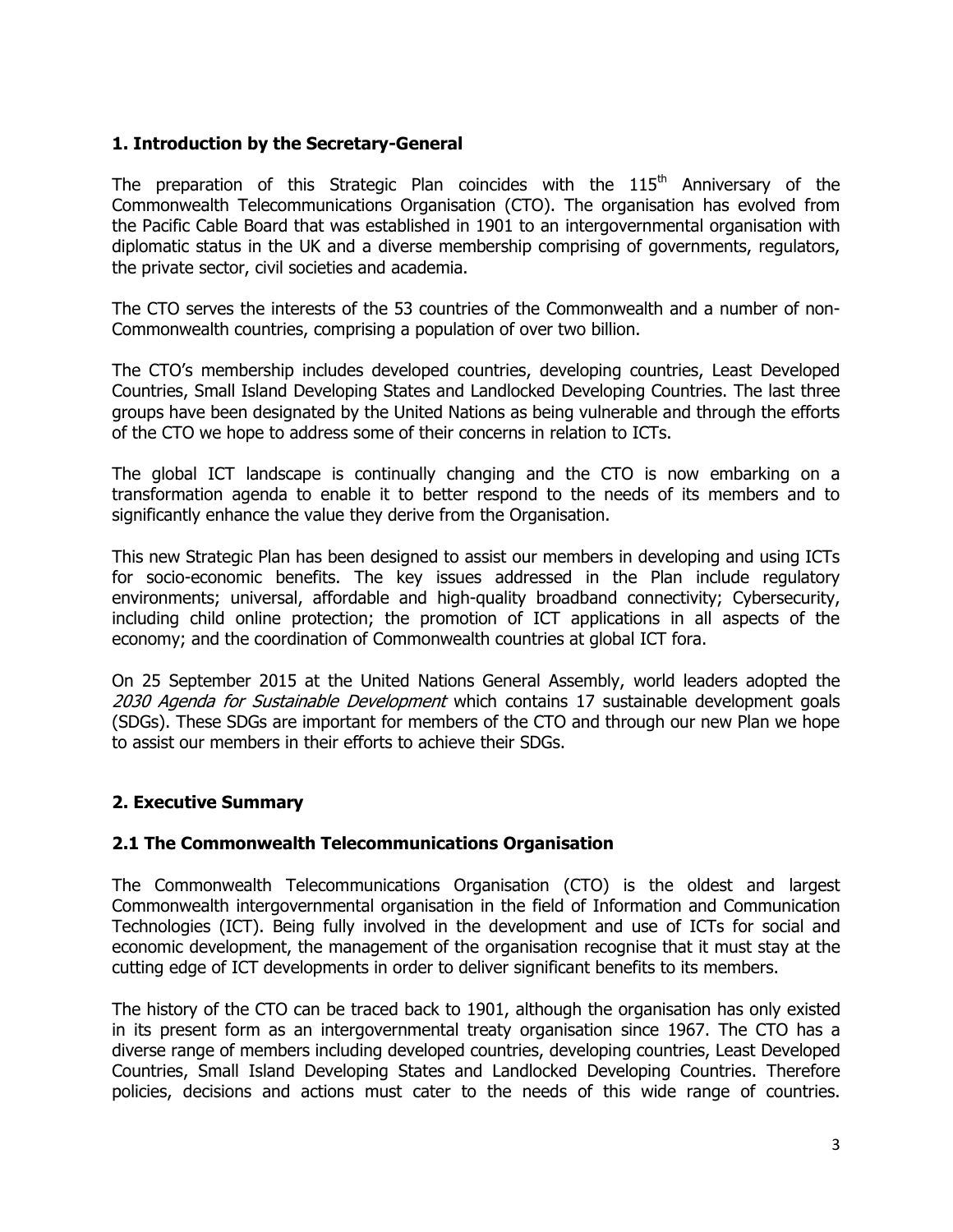Activities in the CTO are implemented in a manner to reflect the changes in both the Commonwealth as well as the global telecommunications/ICT community.

With the expiry of the previous Strategic Plan in 2016, the CTO Council decided to embark on the development of a new Strategic Plan which would transform the organisation and created added value for its members. The existing Strategic Plan will expire in 2016, hence the CTO decided to embark on a new Strategic Plan for the period 2016-2020 based on the Vision Statement and Outline of a Strategic Plan prepared by the new CTO Secretary-General and presented to the CTO Council Meeting in September 2015. The new Strategic Plan is based on this Outline Statement, comments received from CTO members, as well as the services of an external consultant engaged by the organisation. The theme of the new Strategic Plan is **Transforming the CTO for Enhanced Value for its Membership**.

#### <span id="page-3-0"></span>**2.2 Diverse Membership of the CTO**

With a population of over two billion, including 60% under the age of 30, Commonwealth countries present a unique opportunity for the CTO to play a leading role in the development and use of ICTs for socio-economic development. The CTO has unique features on which it can build, including:

- i. Good reputation built over 100 years;
- ii. Global network covering five continents;
- iii. Training and development opportunities;
- iv. Access to an enormous wealth of data that can be turned to value for the organisation;
- v. A platform for wide consultation on global issues.

CTO members include Commonwealth countries and ICT Sector Members, which includes non-Commonwealth governments and regulatory agencies and private sector companies, among others.

#### <span id="page-3-1"></span>**2.3 From the MDGs to the SDGs**

Since 2001, there has been a significant focus on sustainable development and the role that ICTs can play in this regard. One major achievement was the adoption of the Millennium Development Goals (MDGs) by the United Nations in 2000. These goals, important for sustainable development globally, were intended to, *inter alia*, reduce extreme poverty and address various other developmental concerns of developing countries.

Following the start of implementation, it was realised that ICTs could and would play an important role in meeting these goals. The goals themselves only mentioned the need to make available the benefits of ICTs to everyone. Through the International Telecommunication Union (ITU) and the United Nations, the World Summit on the Information Society (WSIS) was organised, mainly to assist in the implementation of the MDGs. Therefore, ICTs played a crucial role in implementing the MDGs, which expired in 2015.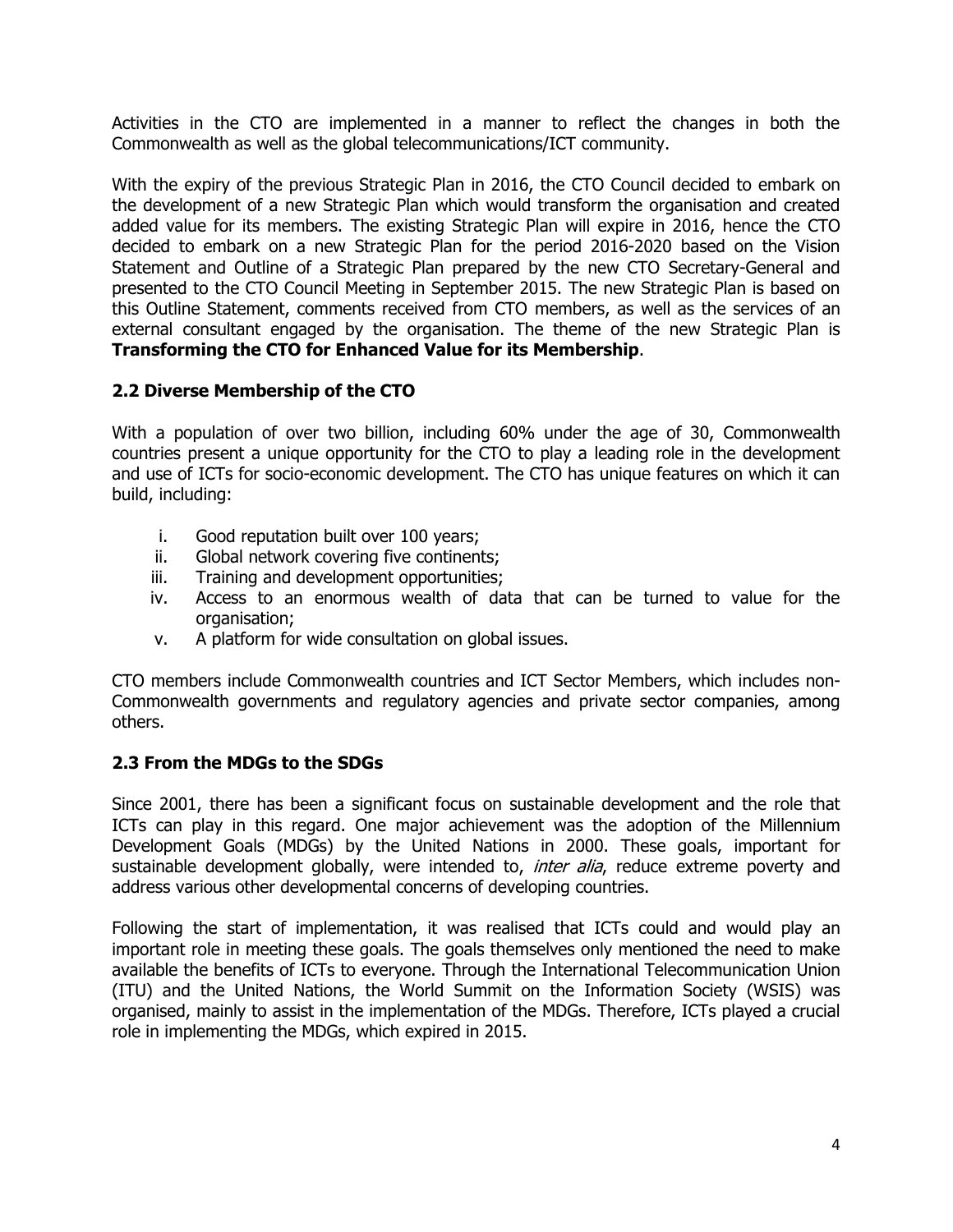Through the United Nations, the progress of countries in respect of the MDGs has been evaluated and several targets were not met. In addition, other important needs were identified. Consequently, a new sustainable development paradigm was agreed at the United Nations General Assembly in September 2015 entitled: Transforming our world – the 2030 Agenda for Sustainable Development. There are now 17 new goals which, unlike the MDGs, include specific references to ICTs, as well as implied references. The new Sustainable Development Goals (SDGs) refer to a variety of development objectives which are of importance to the CTO and which could transform the activities of the organisation, especially in developing countries.

Among the ICT-related targets to be achieved are:

- Increased access to ICTs to provide universal and affordable access to the Internet;
- Enhanced use of ICTs to empower women;
- Enhanced North-South, South-South, regional and international cooperation on access to science, technology and innovation.

Among the areas of focus on which the post-2015 sustainable development agenda are based are eliminating poverty, improving health, achieving gender equality, increasing access to and use of ICTs and providing greater opportunities for youth. The CTO is fully aware of the role that ICTs can play in achieving the sustainable development objectives of the SDGs and is therefore ensuring that it is suitably positioned to work with all its members in order to achieve their sustainable development objectives.

Since the signing of the Millennium Declaration in 2001, there have been dynamic changes in the ICT sector which have led to the rapid development of broadband technology – both fixed and mobile. The World Summit on the Information Society (WSIS) led by the ITU, was established, which sought to assist in the achievement of the MDGs through the use of ICTs. This led to the creation of the Broadband Commission for Digital Development by the ITU, UNESCO and the United Nations. The Commission focused its attention on the need for all countries to have affordable and universal access to broadband. The latest focus of the Commission is the harnessing of broadband for the post-2015 development agenda.

The role of the CTO goes hand in hand with these developments. Therefore it is necessary to develop a new Strategic Plan which takes account of global developments and focuses on assisting members with their sustainable development objectives.

#### <span id="page-4-0"></span>**2.4 Relationships with Intergovernmental Organisations**

As an intergovernmental agency, the CTO has many relationships with other international and regional agencies. These are very important in order to ensure that various ICT activities are coordinated globally and regionally in the best interest of all ICT stakeholders.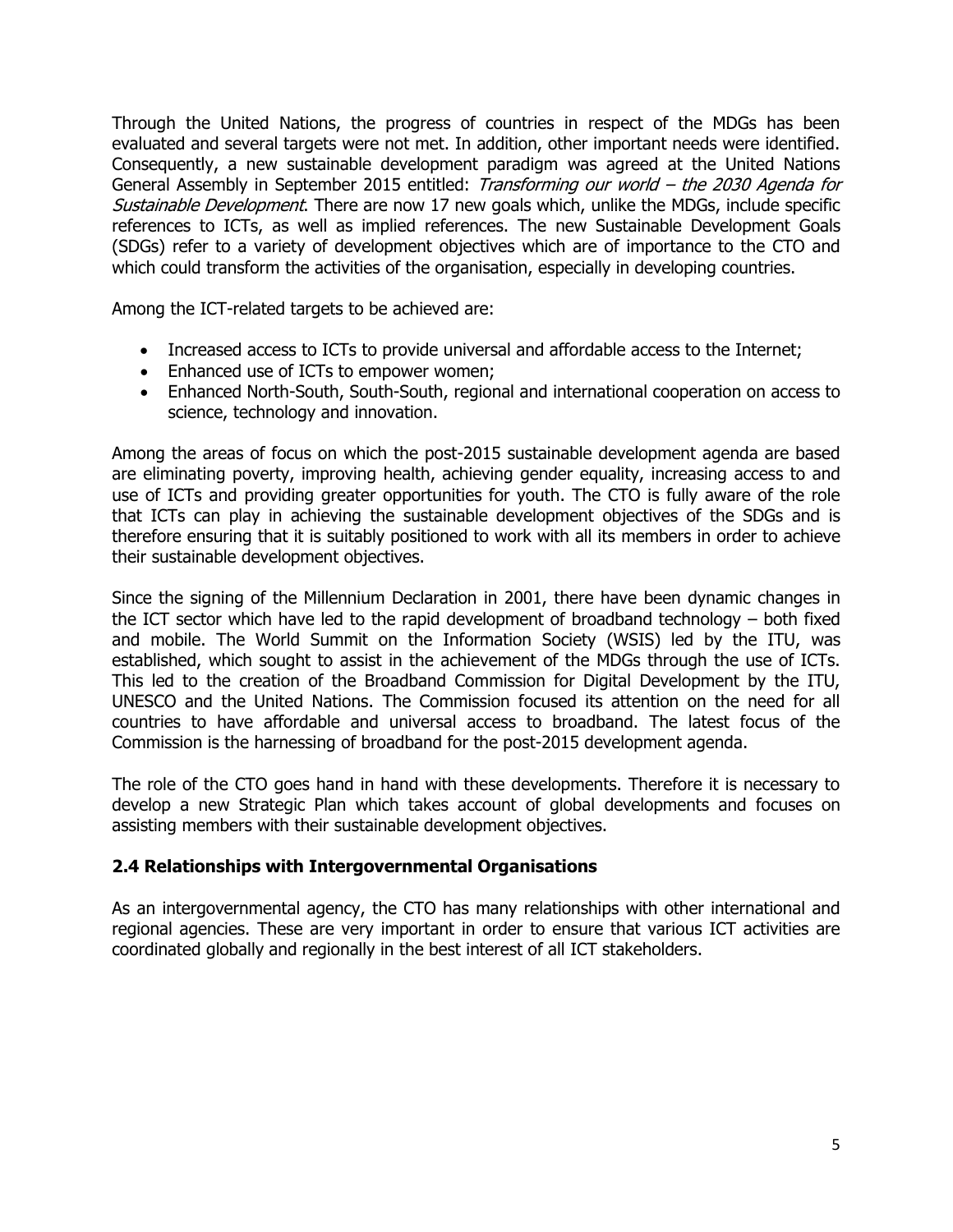#### <span id="page-5-0"></span>**3. Vision Statement**

#### **A trusted partner for sustainable development for all through ICTs.**

#### <span id="page-5-1"></span>**4. Mission Statement**

#### **To provide result-focused ICT leadership in the Commonwealth and beyond.**

#### <span id="page-5-2"></span>**5. Purpose of the CTO**

The mandate of the CTO shall be to:

- a. promote the efficient development of ICTs within the Commonwealth and other countries;
- b. promote the provision and use of ICTs in order to:
	- i. meet the needs and aspirations of citizens and consumers;
	- ii. support the social and economic development objectives of governments and civil society; and
	- iii. facilitate the successful development of ICTs and other businesses;
- c. promote effective cooperation and partnership amongst Full Member Countries, Member Countries, ICT Sector Members and other international organisations in the attainment of these objectives; and
- d. develop and implement programmes and activities to promote and fulfil the purposes set out in paragraphs a. to c. above.

#### <span id="page-5-3"></span>**6. Core Values**

The CTO Core Values include:

- a) Vibrant CTO membership
- b) Transparency and accountability
- c) Reputation and integrity
- d) High ethical standards
- e) Proven source of high quality service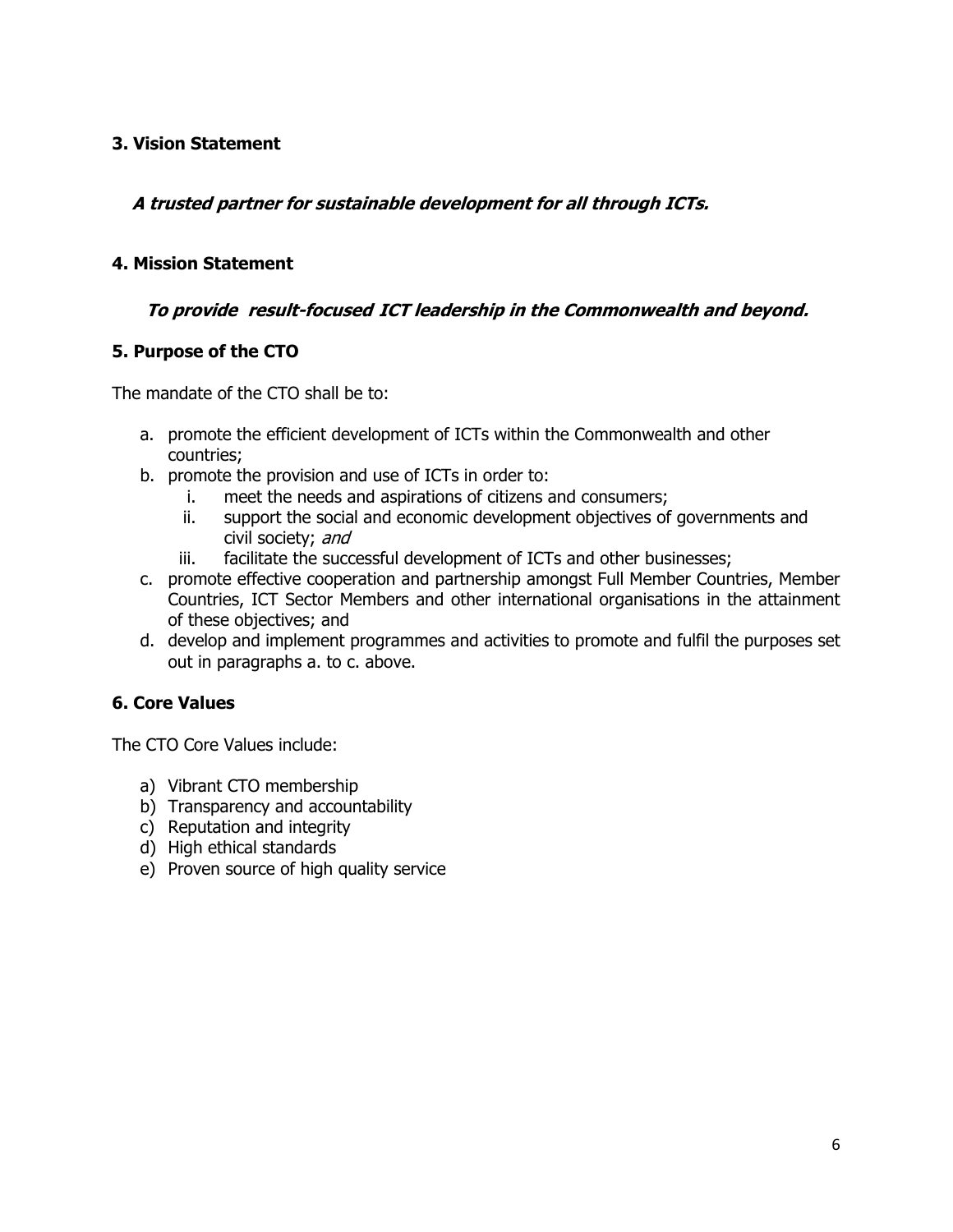<span id="page-6-0"></span>

| 7. CTO Draft Strategic Plan 2016-2020 - Part A (External Goals) |  |
|-----------------------------------------------------------------|--|
|                                                                 |  |

| Goal 1: Enhance the Value of CTO Membership and Expand CTO Membership Base                 |                                                                                                                                                 |                                                                                                       |
|--------------------------------------------------------------------------------------------|-------------------------------------------------------------------------------------------------------------------------------------------------|-------------------------------------------------------------------------------------------------------|
| <b>Strategic Objective</b>                                                                 | <b>Strategies</b>                                                                                                                               | <b>Key Performance Indicators</b>                                                                     |
| 1.1 Increase CTO<br>membership from<br>Commonwealth<br>countries, non-<br>Commonwealth     | 1.1.1Re-engage with Full<br>Member Countries (FMC)<br>which have defaulted on<br>payments.                                                      | 1.1.1.1 Re-engagement annually with<br>at least one FMC and one ICTSM<br>which have defaulted.        |
| countries and the ICT<br>Sector.                                                           | 1.1.2 Identify non-FMCs to<br>canvass as FMCs and develop<br>individual value propositions.                                                     | 1.1.2.1 Signing up of at least two new<br>FMCs annually.                                              |
|                                                                                            | 1.1.3 Identify non-CW<br>countries to canvass as CTO<br>Affiliate Members and<br>develop individual value<br>propositions.                      | 1.1.3.1 Signing up of at least one new<br>non-CW member country annually.                             |
|                                                                                            | 1.1.4 Identify industry<br>players to canvass as ICT<br>Sector Members and develop<br>individual value propositions.                            | 1.1.4.1 Signing up of at least three<br>new ICTSMs annually.                                          |
| 1.2 Establish Member<br><b>Action Plans (MAPs)</b><br>which define clear<br>programmes and | 1.2.1 Assist members in the<br>design and formulation of<br>MAPs.                                                                               | 1.2.1.1 MAPs created for all members<br>(FMCs, Affiliate Members and<br>ICTSMs).                      |
| activities for each<br>member.                                                             | 1.2.2 Appoint Member<br><b>Account Managers (MAMs)</b><br>from within the CTO<br>Secretariat and compile a list<br>of focal points for members. | 1.2.2.1 MAMs appointed for all<br>Members and a list of focal points for<br>members prepared.         |
|                                                                                            | $1.2.3$ Assist members in the<br>implementation of the MAPs.                                                                                    | 1.2.3.1 At least 70% satisfaction from<br>members' survey.                                            |
| 1.3 Establish a<br>membership fee<br>structure which                                       | 1.3.1 Develop a flexible<br>membership fee structure.                                                                                           | 1.3.1.1 Five members paying above<br>the minimum unit of contribution.                                |
| provides flexibility,<br>recognises members'<br>ability to pay and<br>enables membership   |                                                                                                                                                 | 1.3.1.2 80% of membership fees paid<br>within six months from the beginning<br>of the financial year. |
| annual fees to cover<br>the core budget of<br>the organisation.                            |                                                                                                                                                 | 1.3.1.3 Achieve 100% coverage of<br>core budget from membership fees by<br>2018.                      |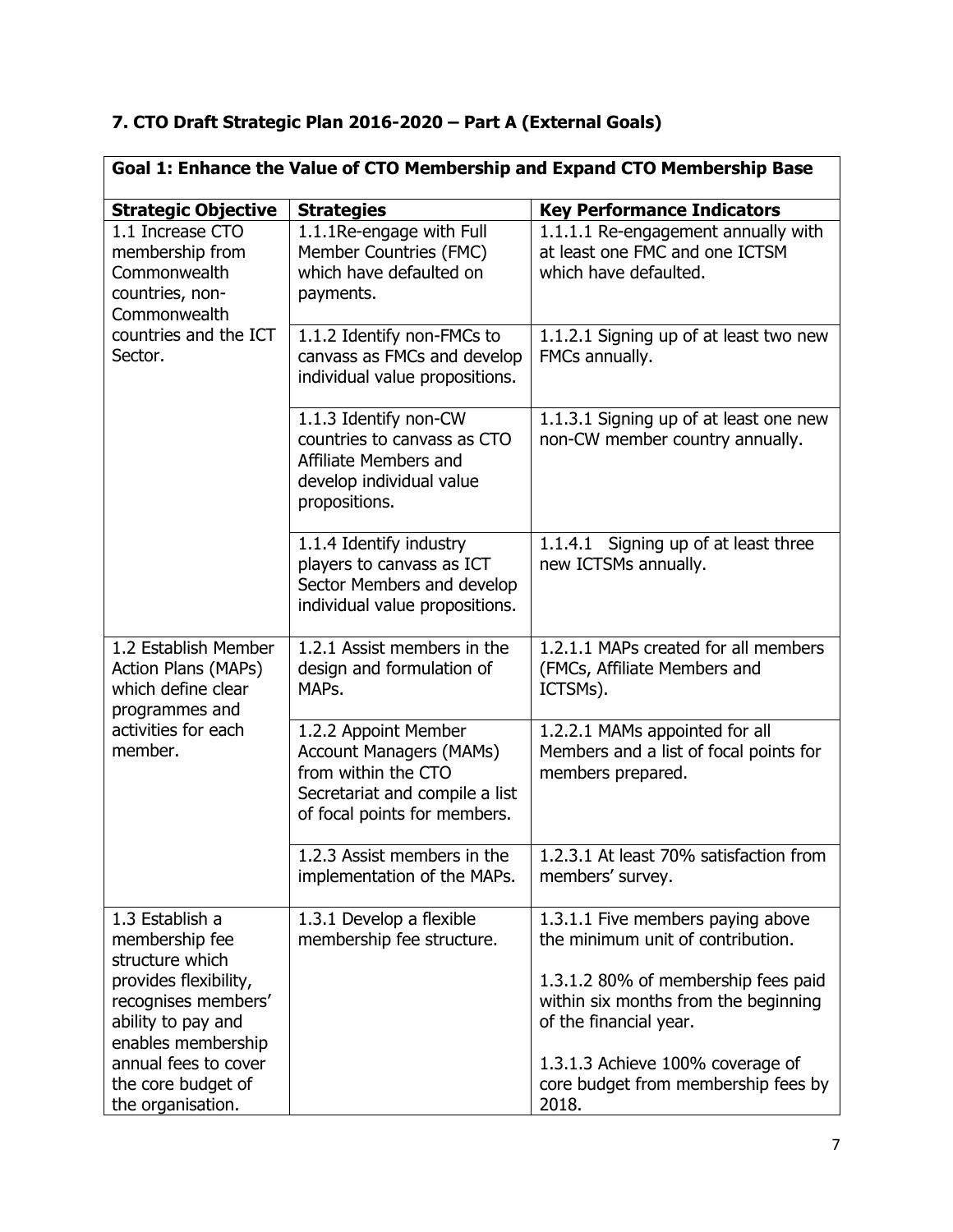| 1.4 Development and<br>distribution of the<br>SG's quarterly reports<br>and e-Commonwealth<br>magazine to<br>members.               | 1.4.1 CTO Secretariat will<br>prepare the necessary<br>reports and publications                                                                    | 1.4.1.1 Quarterly reports and e-<br>Commonwealth publications produced<br>and distributed on time every quarter.                                                                                                                                                                                                                                                                                                                                              |
|-------------------------------------------------------------------------------------------------------------------------------------|----------------------------------------------------------------------------------------------------------------------------------------------------|---------------------------------------------------------------------------------------------------------------------------------------------------------------------------------------------------------------------------------------------------------------------------------------------------------------------------------------------------------------------------------------------------------------------------------------------------------------|
| 1.5 Raise funds for<br>development activities<br>to support members<br>through the<br>Development<br>Assistance<br>Programme (DAP). | 1.5.1 CTO Secretariat will<br>seek funding through<br>members, ICT partners and<br>other financial and<br>development institutions.                | 1.5.1.1 At least £100,000 raised per<br>year to support development<br>assistance to members<br>1.5.1.2 At least five FMCs/Affiliate<br>Members supported annually                                                                                                                                                                                                                                                                                            |
| 1.6 Review and<br>strengthen the CTO's<br>capacity building<br>programmes.                                                          | 1.6.1 Review the PDT<br>programmes in conjunction<br>with the PDT management<br>committee.<br>1.6.2 Increase the number of<br>PDT and PoC courses. | 1.6.1.1 At least 70% satisfaction by<br>members<br>1.6.1.2 At least three new PDT<br>recipients to join PDT every year<br>1.6.2.1 At least two new PDT and two<br>new PoC courses introduced each                                                                                                                                                                                                                                                             |
|                                                                                                                                     | 1.6.3 Obtain accreditation of<br>courses.                                                                                                          | year.<br>1.6.3.1 At least two courses<br>accredited every year.                                                                                                                                                                                                                                                                                                                                                                                               |
| 1.7 Organise events<br>and undertake<br>consultancies on<br>subject matter that<br>promote that the<br>interest of members.         | 1.7.1 Prepare and organise<br>events on relevant subject<br>matter for the benefit of<br>Members.                                                  | 1.7.1.1 At least seven events<br>organized each year with a minimum<br>of 70% satisfactory rating.<br>1.7.1.2 Production of event reports<br>within two weeks of events.<br>1.7.1.3 At least six global/regional<br>events each year with at least one<br>event in each of the five CTO regions<br>(Africa, Asia, Europe,<br>Americas/Caribbean and Pacific<br>Island).<br>1.7.1.4 Each event to be ready for<br>marketing at least six months in<br>advance. |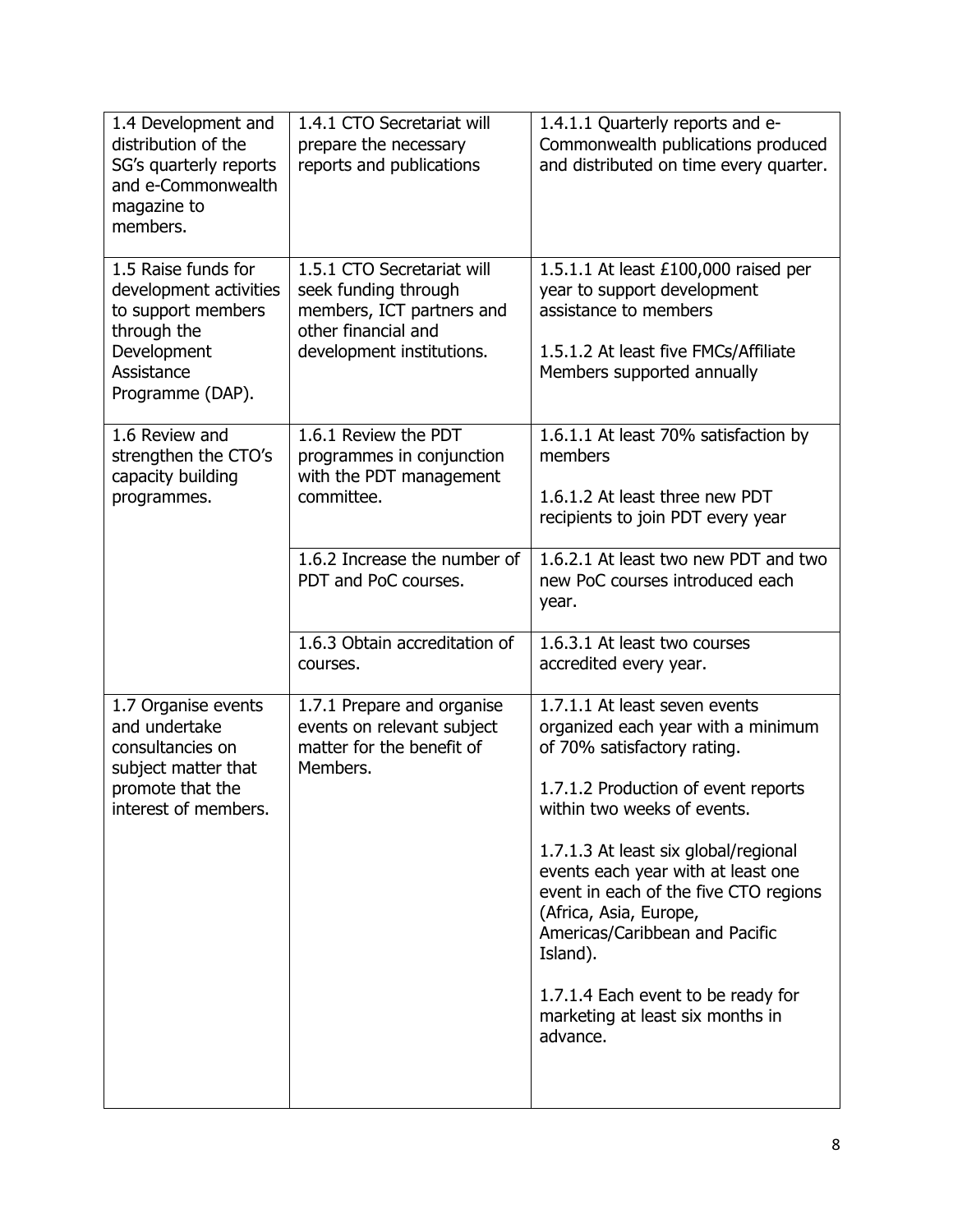| 1.8 Promote South-<br>South and North-          | 1.8.1 Provide proposals for<br>countries to assist each other | 1.8.1.1 At least one N-S and one S-S<br>cooperation activity annually |
|-------------------------------------------------|---------------------------------------------------------------|-----------------------------------------------------------------------|
| South cooperation<br>among Member<br>Countries. | in respect of ICT<br>development and use.                     |                                                                       |
|                                                 |                                                               |                                                                       |

|                                                                                                                                                                                                                                                                                                                               |                                                                                                                                                                                                                             | <b>Goal 2: Promote Enabling Regulatory Environments</b>                                                                                                                        |  |  |
|-------------------------------------------------------------------------------------------------------------------------------------------------------------------------------------------------------------------------------------------------------------------------------------------------------------------------------|-----------------------------------------------------------------------------------------------------------------------------------------------------------------------------------------------------------------------------|--------------------------------------------------------------------------------------------------------------------------------------------------------------------------------|--|--|
| 2.1 Promote,<br>encourage and<br>facilitate the<br>development of<br>modern regulatory<br>frameworks including<br>ICT licenses,<br>spectrum<br>management, quality<br>of service, digital<br>switchover and Over-<br>the-Top operators,<br>aimed at creating an<br>enabling environment<br>for investment and<br>development. | 2.1.1 Organise meetings and<br>workshops aimed at<br>increasing the knowledge of<br>members and developing<br>skills, in respect of licenses,<br>spectrum management,<br>Quality of Service and Over-<br>the-Top operators. | 2.1.1.1 Successful organisation of at<br>least one regulatory event every year,<br>attended by at least five countries<br>and 25 participants, with 70%<br>satisfactory rating |  |  |
| 2.2 Encourage the<br>development and<br>adoption of<br>appropriate methods<br>of collecting relevant<br>statistical data.                                                                                                                                                                                                     | 2.2.1 Develop suitable<br>questionnaires for members<br>in respect of key ICT<br>statistics.                                                                                                                                | 2.2.1.1 15 countries providing<br>information and accuracy of<br>information provided.                                                                                         |  |  |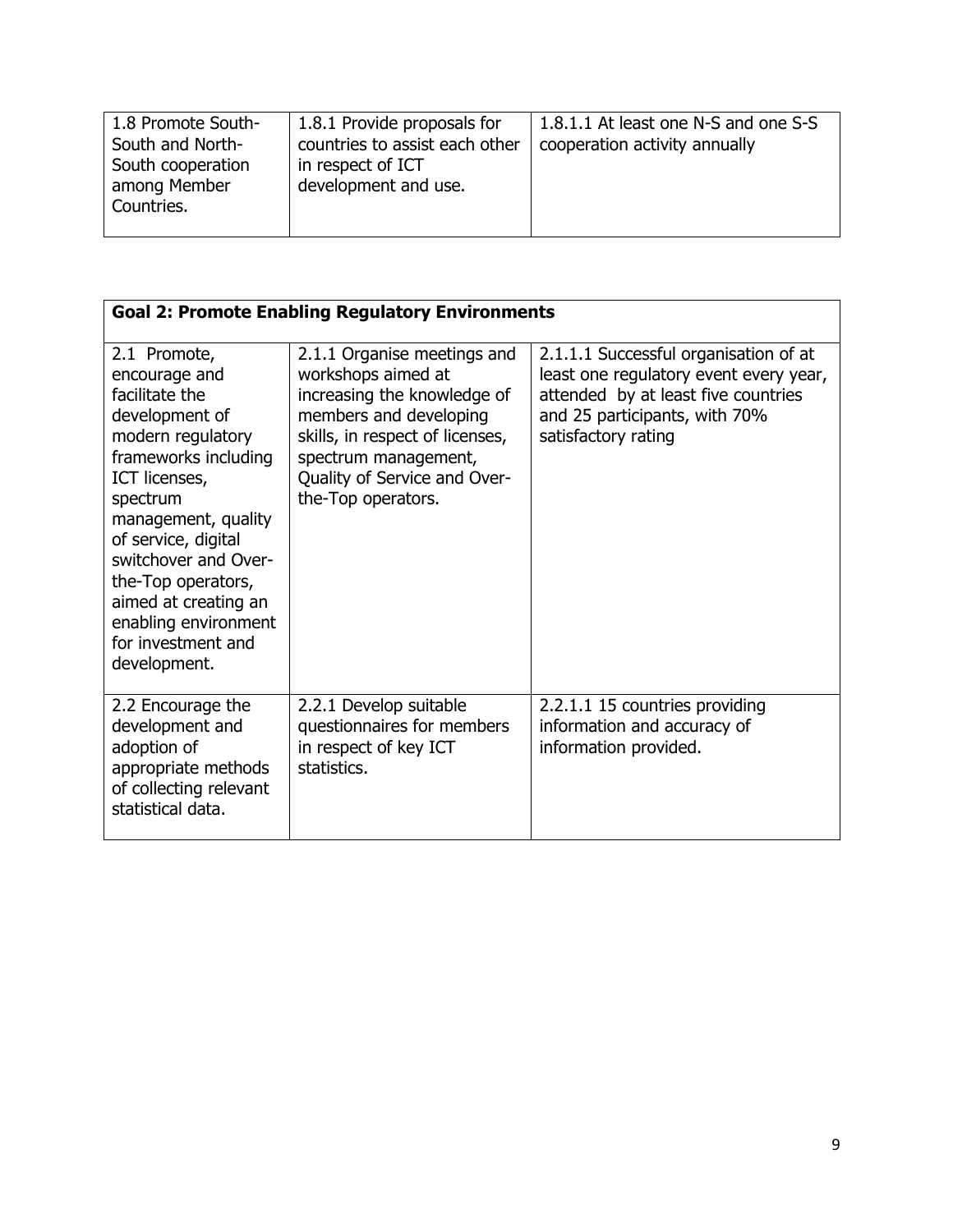# **Goal 3: Promote Affordable Universal and High-Quality Broadband Connectivity**

| 3.1 Promote the<br>adoption of enabling<br>policies, technologies<br>and regulatory<br>measures to facilitate<br>the rapid rollout of<br>broadband<br>infrastructure | 3.1.1 Provide technical<br>assistance to members in<br>various aspects of broadband<br>development including best                                                      | 3.1.1.1 At least five countries provided<br>with technical assistance every year<br>including best practices<br>recommendations. |
|----------------------------------------------------------------------------------------------------------------------------------------------------------------------|------------------------------------------------------------------------------------------------------------------------------------------------------------------------|----------------------------------------------------------------------------------------------------------------------------------|
|                                                                                                                                                                      | practices.<br>3.1.2 Organise suitable<br>broadband meetings and<br>workshops to develop                                                                                | 3.1.3.1 One broadband event<br>organised annually.                                                                               |
|                                                                                                                                                                      | strategies for broadband<br>development and use for<br>CTO members at various<br>levels i.e. ministers,<br>regulators, operators and<br>other stakeholders.            |                                                                                                                                  |
|                                                                                                                                                                      | 3.1.3 Focus on<br>disadvantaged communities<br>and groups.                                                                                                             | 3.1.3.1 Include consideration of<br>disadvantaged communities and<br>groups in the annual broadband<br>event.                    |
| 3.2 Encourage<br>cooperation between<br>governments,<br>regulators and service<br>providers to develop<br>networks suitable for<br>the needs of<br>members.          | 3.2.1 Foster an atmosphere<br>of cooperation between<br>governments, private sector<br>companies and regulators<br>with a view to increasing<br>broadband penetration. | 3.2.1.1 Organise in-country<br>stakeholder workshops amongst<br>stakeholders for at least three<br>countries every year.         |
| 3.3 Assist countries in<br>developing and<br>maintaining Universal<br>Service Fund (USF)<br>regimes.                                                                 | 3.3.1 Encourage all Member<br>Countries to adopt a suitable<br><b>Universal Service Fund</b><br>regime.                                                                | 3.3.1.1 At least 50% of the<br>FMCs/Affiliate Members with USF<br>regimes by 2018 and 75% by 2020.                               |
|                                                                                                                                                                      | 3.3.2 Assist members in<br>adopting suitable definitions<br>including those for<br>broadband, universal service<br>and universal access.                               | 3.3.2.1 50% of FMCs/Affiliate<br>members with clear definitions by<br>2018 and 75% by 2020.                                      |
|                                                                                                                                                                      | 3.3.3 Assist members to<br>adopt strategies for the<br>utilisation of USFs.                                                                                            | 3.3.3.1 At least 50% of FMCs/Affiliates<br>with clear strategies on USF by 2018<br>and 75% by 2020.                              |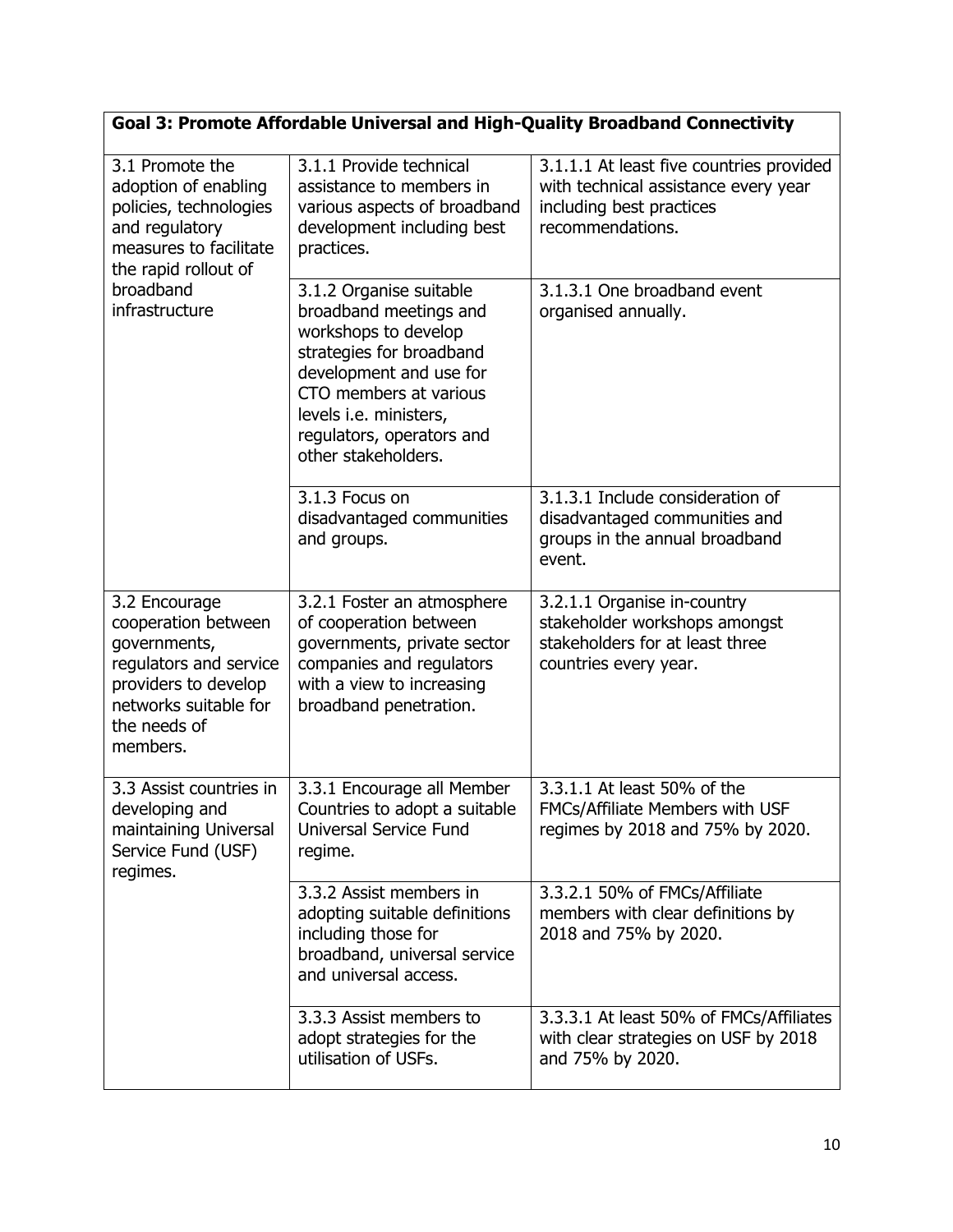# **Goal 4: Promote a Culture of Cybersecurity and Effective Cybergovernance**

| 4.1 Encourage and<br>support countries in<br>the understanding of<br>cybersecurity issues                      | 4.1.1 Collaborate with global<br>partners involved in<br>Cybersecurity activities.                                                           | 4.1.1.1 Five collaborative activities<br>undertaken annually.                                                                                        |
|----------------------------------------------------------------------------------------------------------------|----------------------------------------------------------------------------------------------------------------------------------------------|------------------------------------------------------------------------------------------------------------------------------------------------------|
| and in the<br>establishment of<br>cybersecurity<br>frameworks and                                              | 4.1.2 Mobilise funding and<br>support for<br>Cybersecurity activities.                                                                       | 4.1.2.1 At least £100,000 or<br>equivalent in-kind assistance received.                                                                              |
| relevant standards.                                                                                            | 4.1.3 Develop database of<br>cybersecurity resources in<br>Member Countries.                                                                 | 4.1.3.1 Database developed for at<br>least 5 Members annually.                                                                                       |
|                                                                                                                | 4.1.4 Organise capacity<br>building fora on<br>Cybersecurity.                                                                                | 4.1.4.1 Annual Commonwealth<br>Cybersecurity Forum organised,<br>attended by at least one hundred<br>delegates from at least 15 member<br>countries. |
|                                                                                                                | 4.1.5 Assist members in<br>developing response<br>mechanisms to cyberthreats.                                                                | 4.1.5.1 Response mechanisms<br>developed by at least five member<br>countries annually.                                                              |
| 4.2 Facilitate the<br>promotion of<br>Cybergovernance and<br>the Commonwealth's<br>engagement                  | 4.2.1 Coordinate<br>Commonwealth<br>Governmental Advisory<br>Committee (C-GAC) and the<br>Commonwealth Internet<br>Governance Forum (C-IGF). | 4.2.1.1 At least one Annual C-GAC<br>and one C-IGF meeting organised<br>with at least ten member countries<br>participating.                         |
| 4.3 Provide best<br>practice<br>guidelines for<br>members, including<br>Child Online<br>Protection guidelines. | 4.3.1 Develop and<br>disseminate best practice<br>guidelines.                                                                                | 4.3.1.1 Best practice guidelines<br>developed for at least two areas of<br>Cybersecurity every year.                                                 |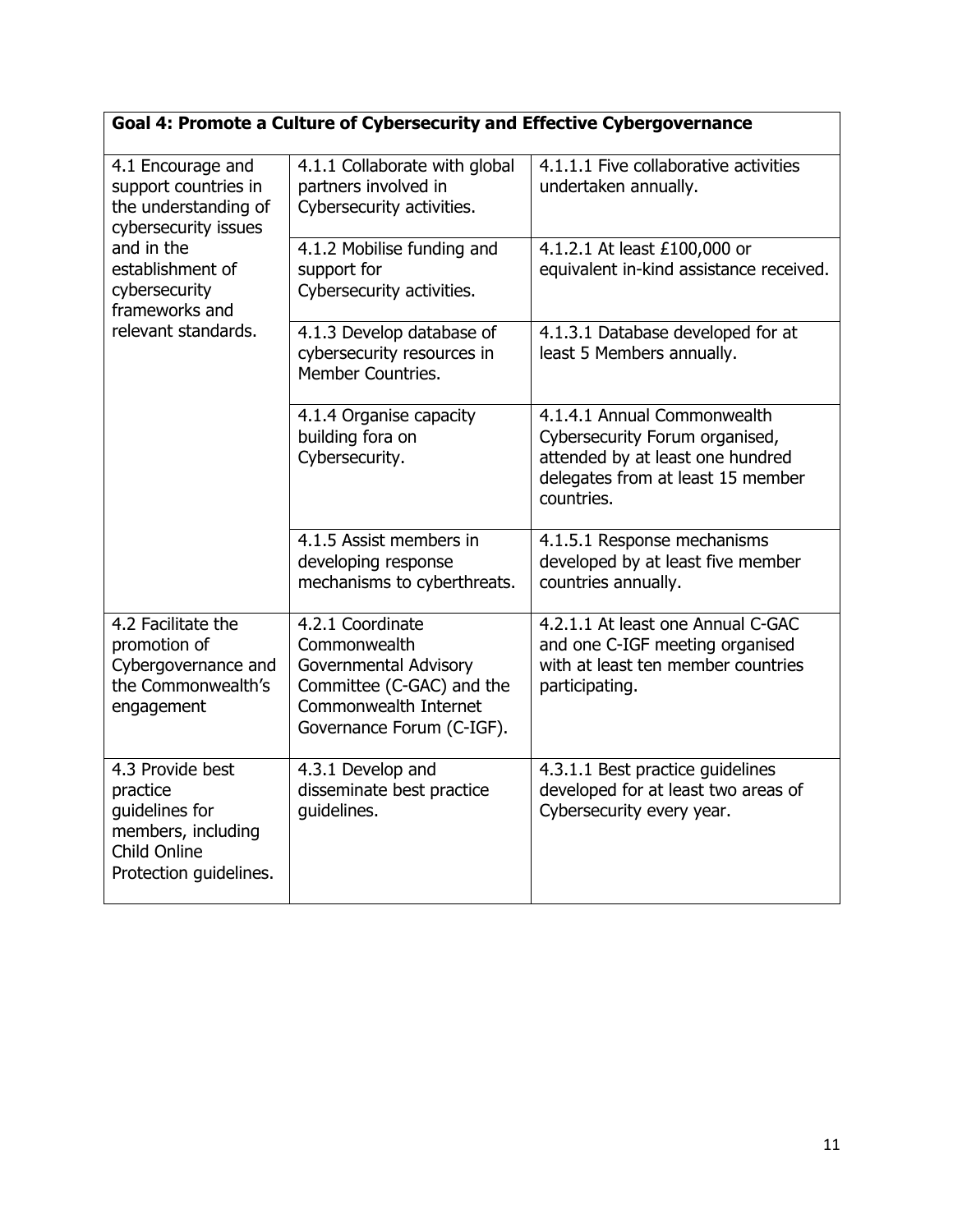### **Goal 5: Promote the Development and Use of ICT Applications for Socio-economic Development**

| 5.1 Encourage the<br>development and use<br>of e-applications such<br>as e-governance, e-<br>health, e-education<br>and e-agriculture,<br>among others.                                                                                                                                                              | 5.1.1 Support the<br>introduction and<br>enhancement of various e-<br>applications in Member<br>Countries.                                                                                           | 5.1.1.1 Inclusion of e-applications<br>session in at least two CTO events<br>annually.<br>5.1.1.2 Annual e-Application Forum<br>organised. |
|----------------------------------------------------------------------------------------------------------------------------------------------------------------------------------------------------------------------------------------------------------------------------------------------------------------------|------------------------------------------------------------------------------------------------------------------------------------------------------------------------------------------------------|--------------------------------------------------------------------------------------------------------------------------------------------|
| 5.2 Provide special<br>assistance and<br>support to countries<br>identified by the<br><b>United Nations as</b><br>being vulnerable and<br>in need of special<br>assistance including<br>Least Developed<br>Countries, Small<br><b>Island Developing</b><br>States (SIDS), and<br>Landlocked<br>Developing Countries. | 5.2.1 Initiate dialogue with<br>the countries identified and<br>agree on areas for possible<br>CTO intervention.                                                                                     | 5.2.1.1 Provision of technical<br>assistance to at least two such<br>countries annually.                                                   |
| 5.3 Promote the<br>utilisation of ICTs for<br>social and economic<br>benefits for all<br>countries                                                                                                                                                                                                                   | 5.3.1 Ensure that countries<br>are familiar with the<br>seventeen goals of the<br>United Nations post-2015<br>Sustainable Development<br>agenda and the role of ICTs<br>in implementing those goals. | 5.3.1.1 Inclusion of the ICT<br>components of the SDGs in the ICT<br>development agenda for at least five<br>countries every year.         |
| 5.4 Promote the<br>empowerment of<br>women and girls<br>using ICTs                                                                                                                                                                                                                                                   | 5.4.1 Engage with<br>governments, women's<br>groups and donor groups<br>with a view to identifying<br>measures for empowering<br>women through ICTs.                                                 | 5.4.1.1 Inclusion of women and girls<br>in the activities of CTO e.g. at events<br>and training programmes.                                |
|                                                                                                                                                                                                                                                                                                                      | 5.4.2 Promote inclusion of<br>female speakers at CTO<br>events.                                                                                                                                      | 5.4.2.1 At least 20% female speakers<br>at CTO events.                                                                                     |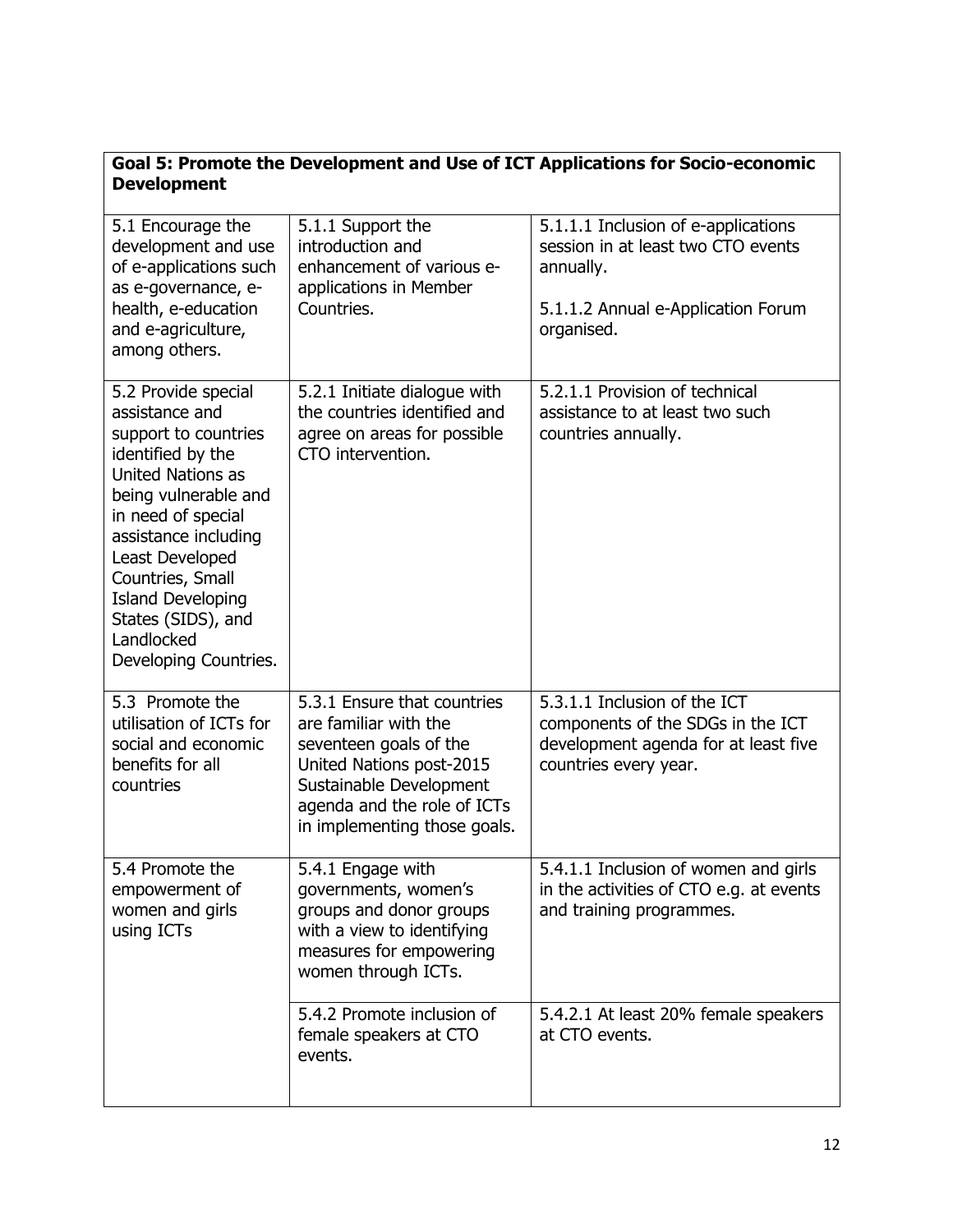| 5.5 Promote the<br>empowerment of<br>youths using ICTs.                                                      | 5.5.1 Engage with<br>governments, youth groups<br>and donor groups with a<br>view to identifying measures<br>for empowering youths<br>through ICTs.                       | 5.5.1.1 Inclusion of youths in the<br>activities of CTO e.g. at events and<br>training programmes.                                                                                                                |
|--------------------------------------------------------------------------------------------------------------|---------------------------------------------------------------------------------------------------------------------------------------------------------------------------|-------------------------------------------------------------------------------------------------------------------------------------------------------------------------------------------------------------------|
|                                                                                                              | 5.5.2 Promote inclusion of<br>youth speakers at CTO<br>events.                                                                                                            | 5.5.2.1 At least 10% youth speakers<br>at CTO Events<br>5.5.2.2 Organise annual Awards for<br>youth's activities in the ICT sector,<br>such as one youth meeting,<br>competition or other initiative per<br>year. |
| 5.6 Promote the use<br>of ICTs by, disabled<br>persons and other<br>groups in need of<br>special assistance. | 5.6.1 Facilitate the convening<br>of special fora for the<br>adoption and use of ICTs by<br>the disabled, aged and other<br>groups in need of special<br>assistance.      | 5.6.1.1 At least five per cent speakers<br>representing disabled, aged and other<br>groups in need of special assistance at<br>CTO Events.                                                                        |
| 5.7 Assist member<br>countries in utilising<br><b>ICTs for disaster</b><br>management                        | 5.7.1 Engage governments<br>and organisations involved in<br>disaster management with a<br>view to identifying area for<br>cooperation in disaster<br>management.         | 5.7.1.1 Collaborate with at least two<br>countries per year on cooperation<br>activities on disaster management.                                                                                                  |
| 5.8 Encourage the<br>development of<br>business continuity<br>strategies.                                    | 5.8.1 Initiate discussions with<br>governments, service<br>providers and the private<br>sector in order to ensure that<br>business continuity strategies<br>are in place. | 5.8.1.1 Include business continuity<br>strategies in at least three CTO events<br>annually.                                                                                                                       |
|                                                                                                              | 5.8.2 Ensure that business<br>continuity strategies are<br>included in relevant CTO<br>meetings and workshops.                                                            | 5.8.2.1 Include business continuity<br>strategies in at least three CTO Events<br>annually.                                                                                                                       |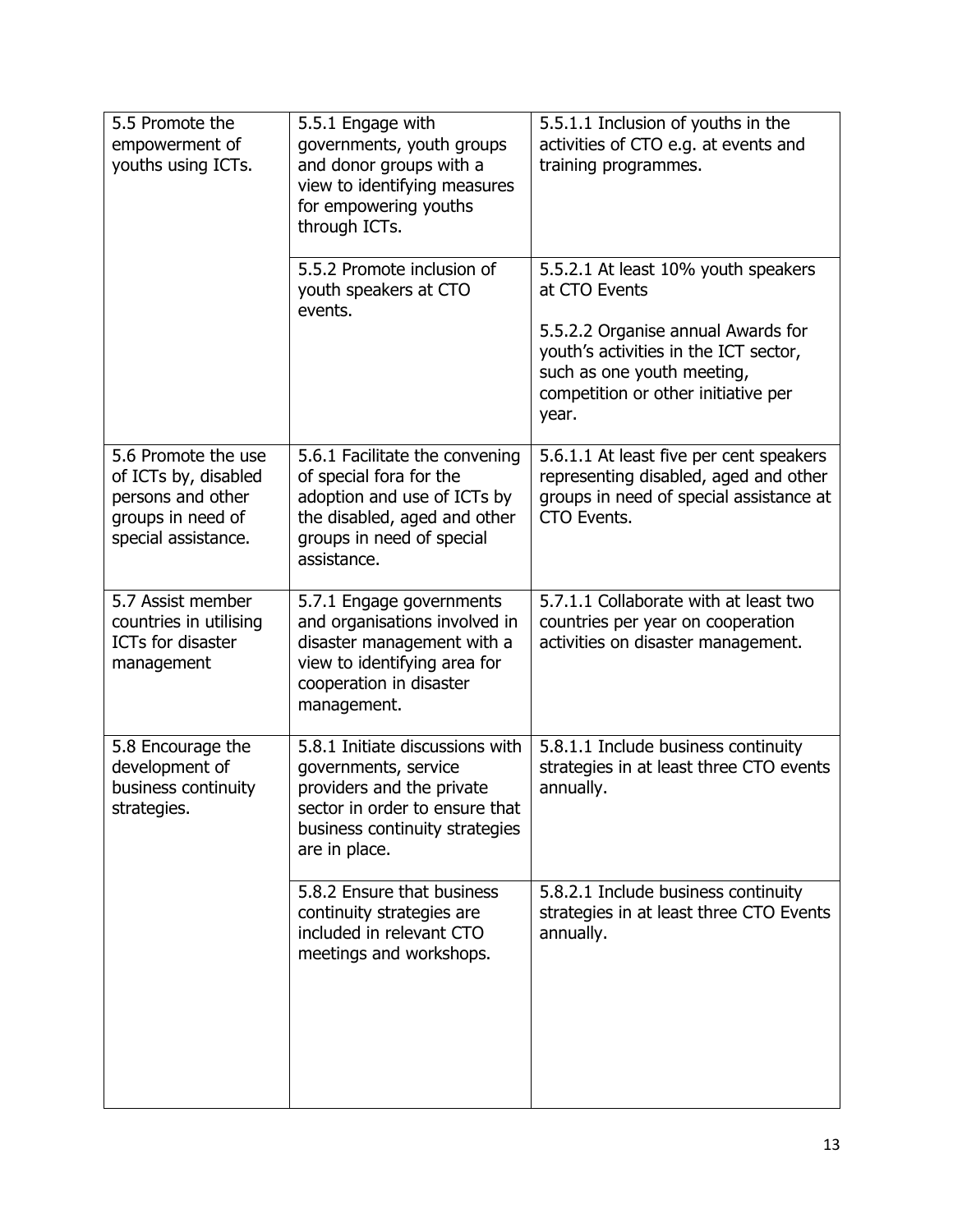| 5.9 Assist in the<br>development and<br>adoption of suitable<br>strategies for dealing<br>with e-waste. | 5.9.1 Initiate discussions with<br>governments, international<br>and regional agencies and<br>relevant private sector<br>agencies with a view to<br>highlighting the importance<br>of the subject and the need<br>for action.                   | 5.9.1.1 Five discussions held annually.                                 |
|---------------------------------------------------------------------------------------------------------|-------------------------------------------------------------------------------------------------------------------------------------------------------------------------------------------------------------------------------------------------|-------------------------------------------------------------------------|
|                                                                                                         | 5.9.2 Whenever possible,<br>initiate the signing of MoUs<br>with interested government<br>agencies, international and<br>regional agencies as well as<br>private sector agencies in<br>respect of concrete actions<br>for dealing with e-waste. | 5.9.2.2 At least two MoUs signed<br>annually on the subject of e-waste. |

| Goal 6: Ensure Effective Coordination of Commonwealth Countries at International<br><b>ICT Conferences and Meetings</b>                                                                                                                                                                                                                                                                     |                                                                                                                                                                                                                                                                               |                                                                                                                                                                                              |
|---------------------------------------------------------------------------------------------------------------------------------------------------------------------------------------------------------------------------------------------------------------------------------------------------------------------------------------------------------------------------------------------|-------------------------------------------------------------------------------------------------------------------------------------------------------------------------------------------------------------------------------------------------------------------------------|----------------------------------------------------------------------------------------------------------------------------------------------------------------------------------------------|
| 6.1.1 Undertake the<br>6.1 Provide support in<br>order to ensure the<br>necessary research in order<br>to become familiar with the<br>effective participation<br>by the CTO<br>global ICT agenda and<br>decide on events in which<br>Secretariat and<br>Member Countries at<br>the CTO should participate.<br>important global and<br>regional events<br>related to all aspects<br>of ICTs. | 6.1.1.1 CTO Secretariat and members<br>participating at four events annually.<br>6.1.1.2 One preparatory and<br>coordination meeting related to ICT<br>conferences held annually, and<br>meetings organised resulting in a<br>Commonwealth Action Plan for the<br>conference. |                                                                                                                                                                                              |
|                                                                                                                                                                                                                                                                                                                                                                                             | 6.1.2 Make recommendations<br>to members and organise<br>suitable preparatory<br>meetings, whenever<br>necessary, in respect of<br>participation at selected<br>events.                                                                                                       | 6.1.2.1 One preparatory and<br>coordination meeting related to ICT<br>conferences held annually, and<br>meetings organised resulting in a<br>Commonwealth Action Plan for the<br>Conference. |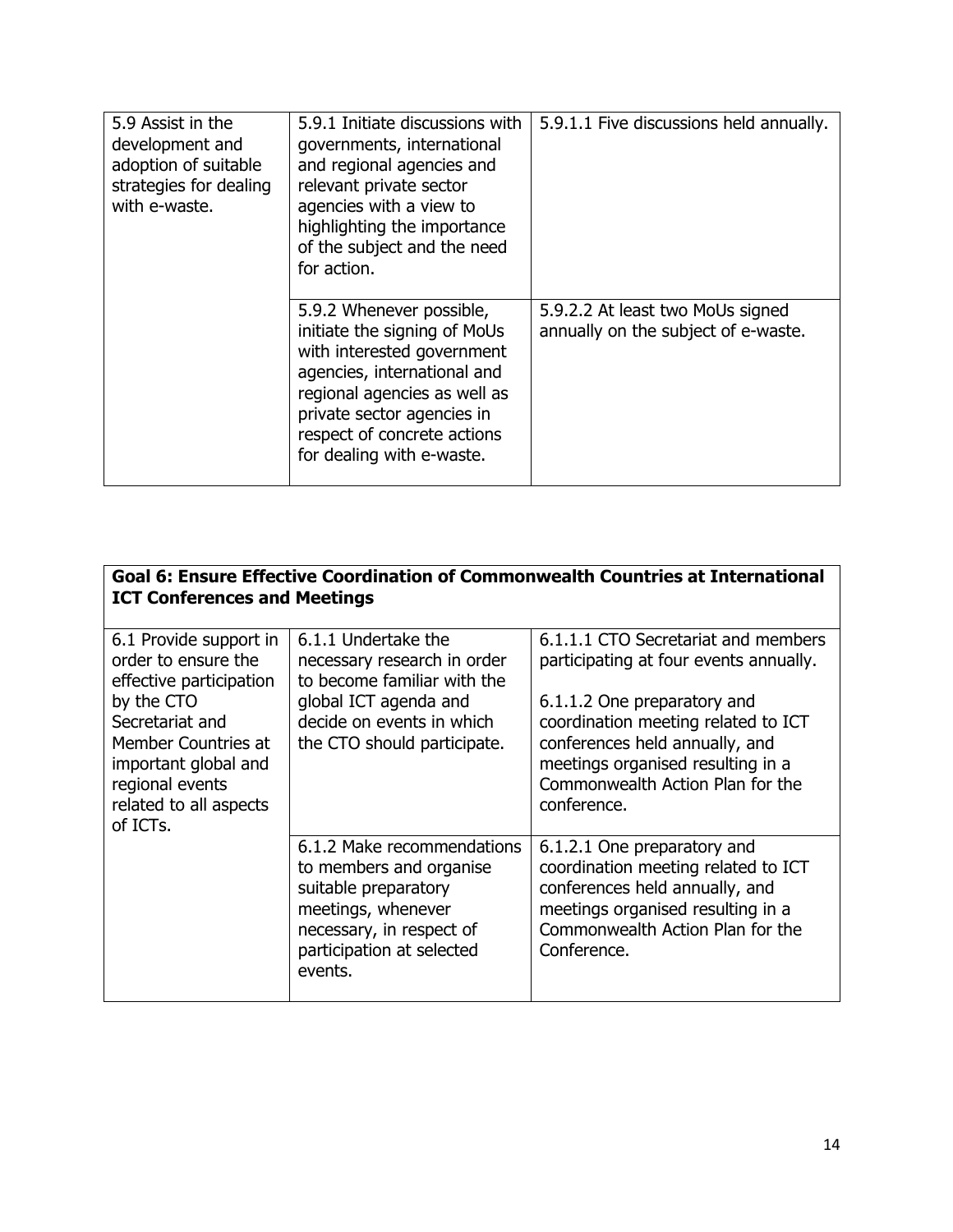## <span id="page-14-0"></span>**8. CTO Draft Strategic Plan 2016-2020 – Part B (Internal Goals)**

| Goal A: Create a suitable CTO structure and Implement Capacity Development<br>and Staff Incentive Programmes for CTO Secretariat Staff   |                                                                                        |                                                                                                                                                                                     |  |  |
|------------------------------------------------------------------------------------------------------------------------------------------|----------------------------------------------------------------------------------------|-------------------------------------------------------------------------------------------------------------------------------------------------------------------------------------|--|--|
| A.1 Ensure that the<br>needs of CTO<br>secretariat staff are<br>treated as a high<br>priority.                                           | A.1.1 Initiate activities with<br>staff aimed at identifying<br>needs.                 | A.1.1.1 Successful dialogue with<br>staff.<br>A.1.1.2 Full compliance with CTO<br>official documents including the<br>Convention, Staff Manual and Staff<br>Handbook, among others. |  |  |
| A.2 Ensure that the<br>CTO is properly<br>staffed to take care of<br>its HR requirements.                                                | A.2.1 Create a position for a<br>suitable HR person to take<br>care of staff HR needs. | A.2.1.1 Successful creation of an HR<br>position and appointment of a<br>suitable person to deal with HR and<br>Administration matters by<br>September 2016.                        |  |  |
| A.3 Improve staff<br>motivation                                                                                                          | A.3.1 Introduce a scheme of<br>rewarding achievements                                  | A.3.1.1 Implement a performance<br>based bonus scheme from 2016-17<br>operational year                                                                                              |  |  |
| A.4 Improve<br>conditions of<br>employment for staff<br>members.                                                                         | A.4.1 Identify specific<br>conditions of staff that<br>require improvement             | A.4.1.1 Progressive improvement of<br>staff conditions to align with the UN<br>conditions of staff employment by<br>2019.                                                           |  |  |
| A.5 Introduce staff<br>improvement<br>programmes including<br>career development<br>plans and<br>performance based<br>management system. | A.5.1 Identify training needs<br>for each staff.                                       | A.5.1.1 Annually one career<br>development and staff training<br>programme held for staff.                                                                                          |  |  |
| A.6 Review and revise<br>the staff organogram<br>in order to respond to<br>the new Strategic                                             | A.6.1 Deploy staff in areas<br>where they have relevant<br>skills.                     | A.6.1.1 Evaluate and where<br>necessary improve staff skills.                                                                                                                       |  |  |
| Plan.                                                                                                                                    | A.6.2 Identify areas where<br>additional personnel are<br>required.                    | A.6.2.1 A revised CTO organogram<br>catering to the needs of the<br>organisation and capable of<br>implementing the new Strategic<br>Plan adopted by 1 April 2016                   |  |  |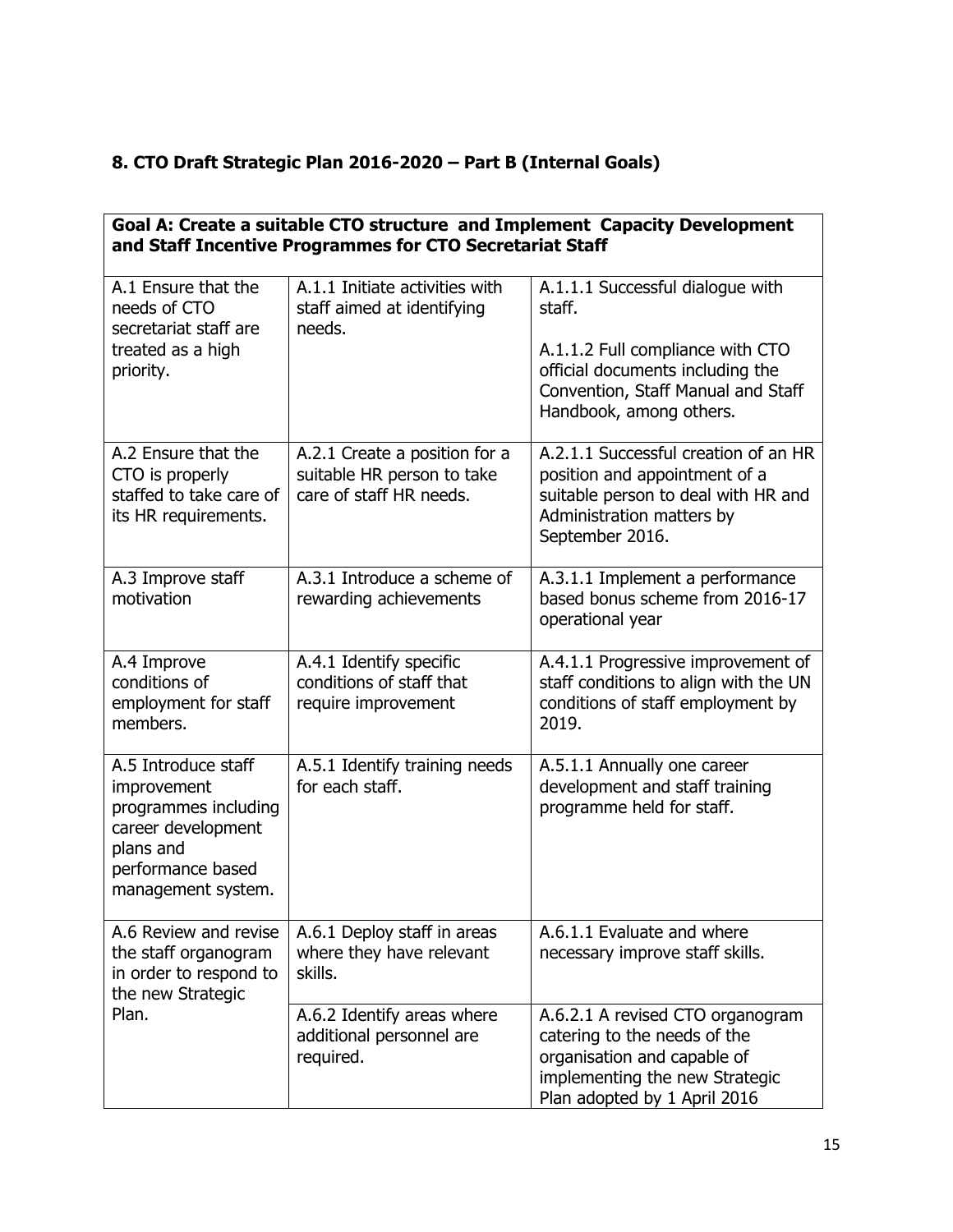| A.7 Provide wide<br>advertisement of<br>career opportunities,<br>recruit staff from<br>various Member<br>Countries, ensuring at<br>all times that there is<br>gender balance. | A.7.1 Circulate career<br>opportunities to all Member<br><b>Countries and Sector</b><br>Members, using all cost-<br>effective means available. | A.7.1.1 100% of career<br>opportunities circulated to members<br>via website and e mails.  |
|-------------------------------------------------------------------------------------------------------------------------------------------------------------------------------|------------------------------------------------------------------------------------------------------------------------------------------------|--------------------------------------------------------------------------------------------|
| A.8 Reform the Sales<br>and Marketing<br>activities to form a<br>single sales and<br>marketing unit                                                                           | A.8.1 Initiate a review of<br>sales and marketing activities<br>and make suitable<br>recommendations for<br>improvement.                       | A.8.1.1 Sales and Marketing Unit<br>created by 1 April 2016.                               |
| A.9 Change the name<br>of Operations Dept.<br>to ICT Development<br>in order to show<br>increased focus on<br>ICT activities.                                                 | A.9.1 Undertake changes to<br>relevant Job Descriptions to<br>reflect the ICT focus.                                                           | A.9.1.1 Creation of the ICT<br>Development Department by 1 April<br>2016.                  |
| A.10 Modify the focus<br>and change the name<br>of the Research and<br><b>Consultancy Division</b><br>to ensure that its<br>functions support the<br>new Strategic Plan       | A.10.1 This Unit to continue<br>to be the technical focus of<br>the CTO, but with modified<br>functions.                                       | A.10.1.1 Creation of the Technical<br>Support and Consultancy Division<br>by 1 April 2016. |
| A.11 Reform the<br>Events Division in<br>order to ensure that<br>CTO members gain<br>maximum benefits<br>from CTO events                                                      | A.11.1 Initiate a review of<br>the Division and make<br>suitable recommendations for<br>improvement.                                           | A.11.1.1 Creation of an Events<br>Division by 1 April 2016.                                |
| A.12 Review and<br>strengthen the CDT<br>division.                                                                                                                            | A.12.1 Undertake a review of<br>the CDT division.                                                                                              | A.12.1.1 New and improved courses<br>by the CDT division.                                  |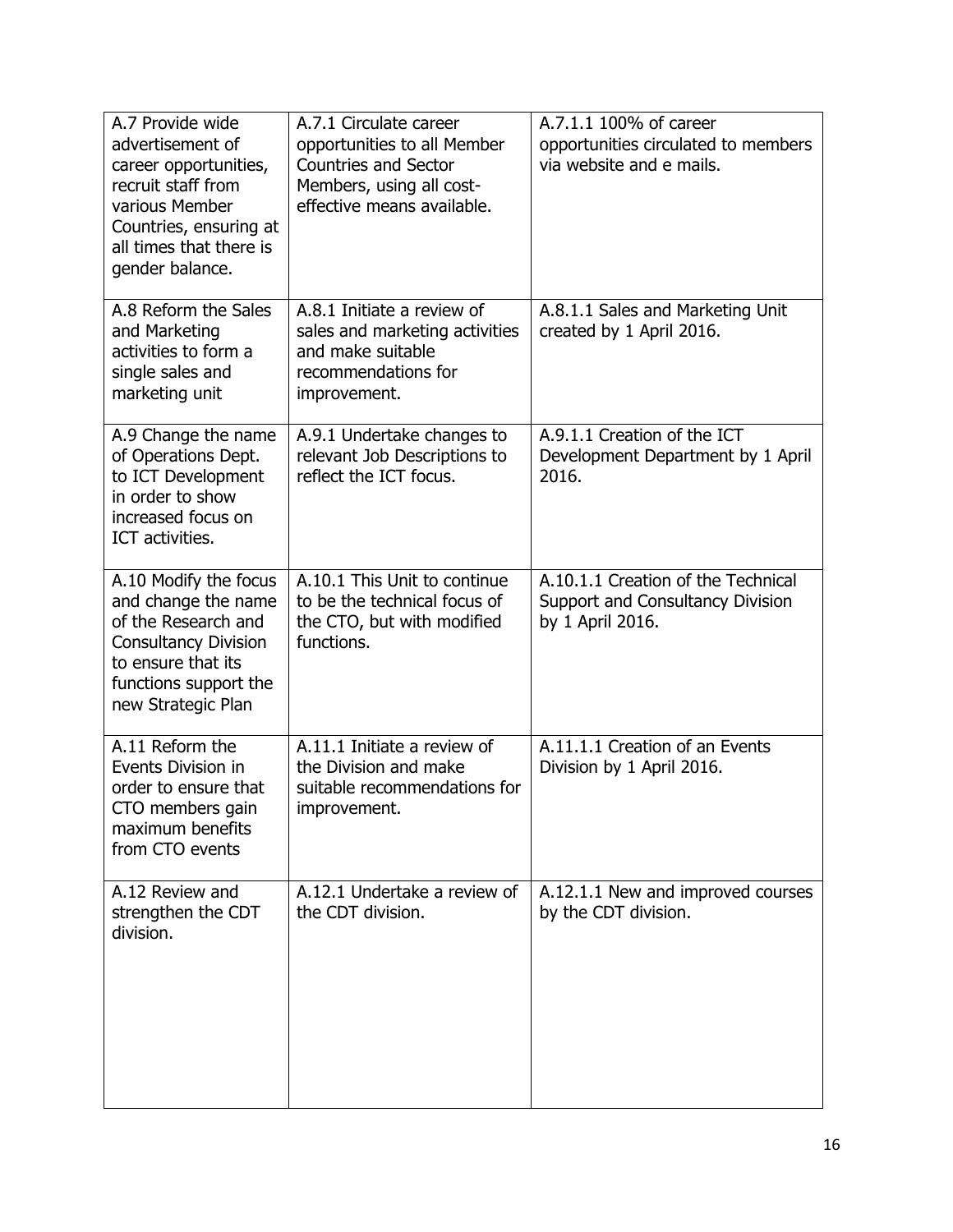| A.13 Review and   | A.13.1 Re-allocate duties                                                               | A.13.1.1 New structure to provide                                                                           |
|-------------------|-----------------------------------------------------------------------------------------|-------------------------------------------------------------------------------------------------------------|
| Strengthen the    | related to the existing                                                                 | for the Finance and Pensions                                                                                |
| Management of the | Finance and Admin Dept. to                                                              | Department by June 2016                                                                                     |
| CTO's Financial   | ensure adequate focus on                                                                |                                                                                                             |
| Resources.        | financial and pension                                                                   | A.13.1.2 New cost-saving                                                                                    |
|                   | matters.                                                                                | measures                                                                                                    |
|                   |                                                                                         |                                                                                                             |
|                   | A.13.2 Introduce innovative<br>fund raising mechanisms to<br>support the development of | A.13.1.3 Operating with a positive<br>cash flow.                                                            |
|                   | CTO activities                                                                          | A.13.1.4 Preparation of a 4-year<br>Budget to support the Strategic<br>Plan.                                |
|                   |                                                                                         | A.13.1.5 Timely preparation of all<br>documents related to the financial<br>activities of the organisation. |
|                   |                                                                                         | A.13.1.6 Resolution of pension<br>liability issues by 2019.                                                 |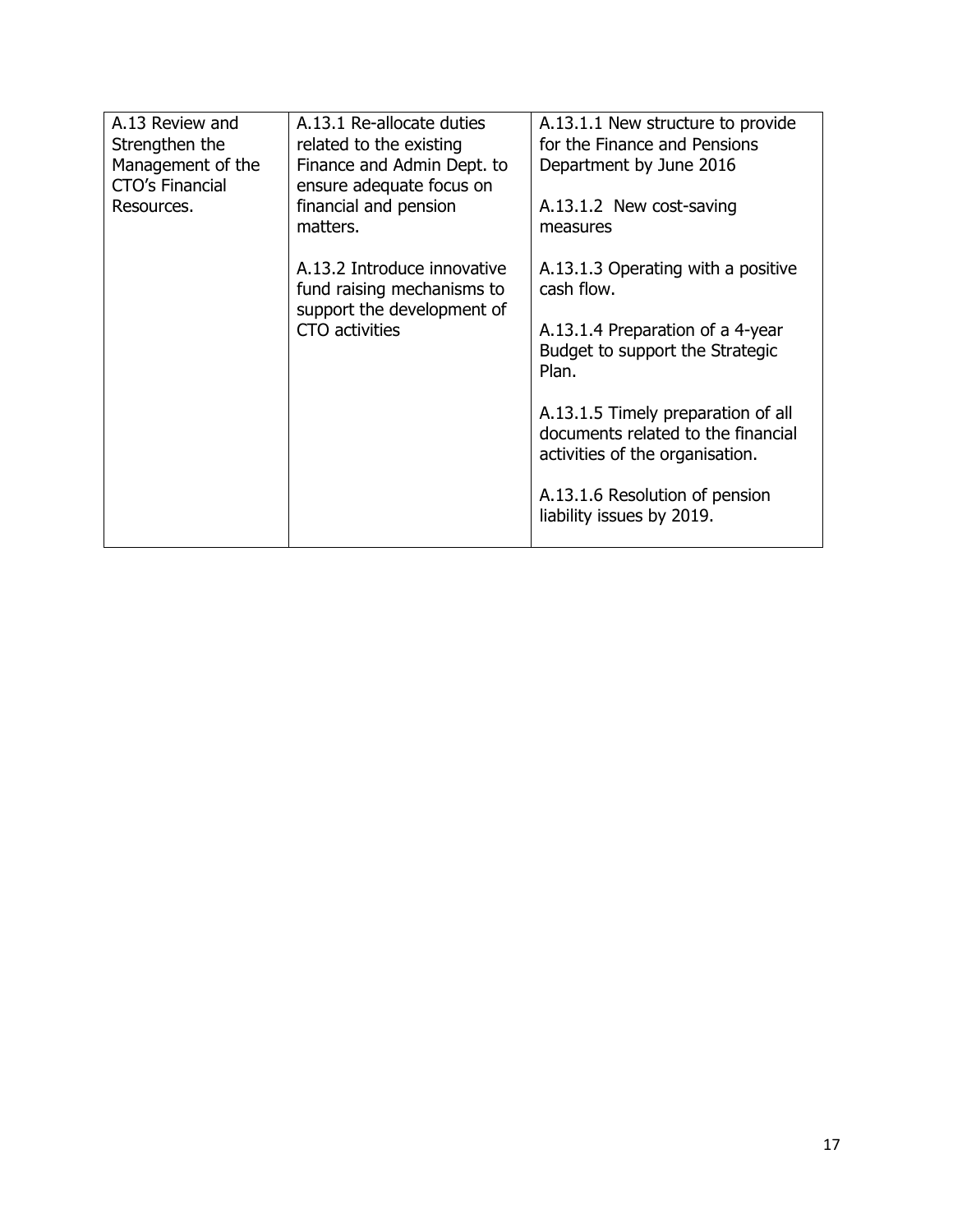| <b>Goal B: Develop a Modern Communication Plan</b>                                                                                                                                |                                                                                                                                                                   |                                                                                                                                                                                                                |  |  |
|-----------------------------------------------------------------------------------------------------------------------------------------------------------------------------------|-------------------------------------------------------------------------------------------------------------------------------------------------------------------|----------------------------------------------------------------------------------------------------------------------------------------------------------------------------------------------------------------|--|--|
| B.1 Develop suitable<br>information<br>documents<br>highlighting the role<br>and functions of the<br>CTO as the premier<br><b>ICT</b> organisation<br>within the<br>Commonwealth. | B.1.1 Preparation of suitable<br>CTO information documents,<br>including documents related<br>to conferences, training,<br>projects and events.                   | <b>B.1.1.1 Promotional documents</b><br>prepared about the organisation<br>and all its operational activities and<br>disseminated by 1 April 2016.                                                             |  |  |
| <b>B.2 Improve</b><br>relationship and<br>engagement with the<br>press.                                                                                                           | B.2.1 Provide suitable media<br>training for staff members<br>and have regular sessions<br>with members of the press<br>when necessary.                           | B.2.1.1 Ten partnership agreements<br>signed with selected media houses<br>annually                                                                                                                            |  |  |
| <b>B.3 Utilise social</b><br>media to advance the<br>activities of the<br>organisation.                                                                                           | B.3.1 Ensure that the CTO<br>uses social media groups<br>including, Facebook, Twitter,<br>LinkedIn, among others to<br>promote its activities.                    | B.3.1.1 Five social media channels<br>utilized and one hundred posts<br>made annually.<br>B.3.1.2 Publication of at least one<br>news item about the CTO on at<br>least four social media outlets per<br>week. |  |  |
| <b>B.4 Encourage and</b><br>support the<br>establishment of a<br>Commonwealth stand<br>at international<br>events such as ITU<br>Telecom World.                                   | <b>B.4.1 Undertake discussions</b><br>with Member Countries and<br>Sector Members with a view<br>to holding a joint activity at<br>selected international events. | B.4.1.1 At least one Commonwealth<br>stand at an international event<br>every year.                                                                                                                            |  |  |